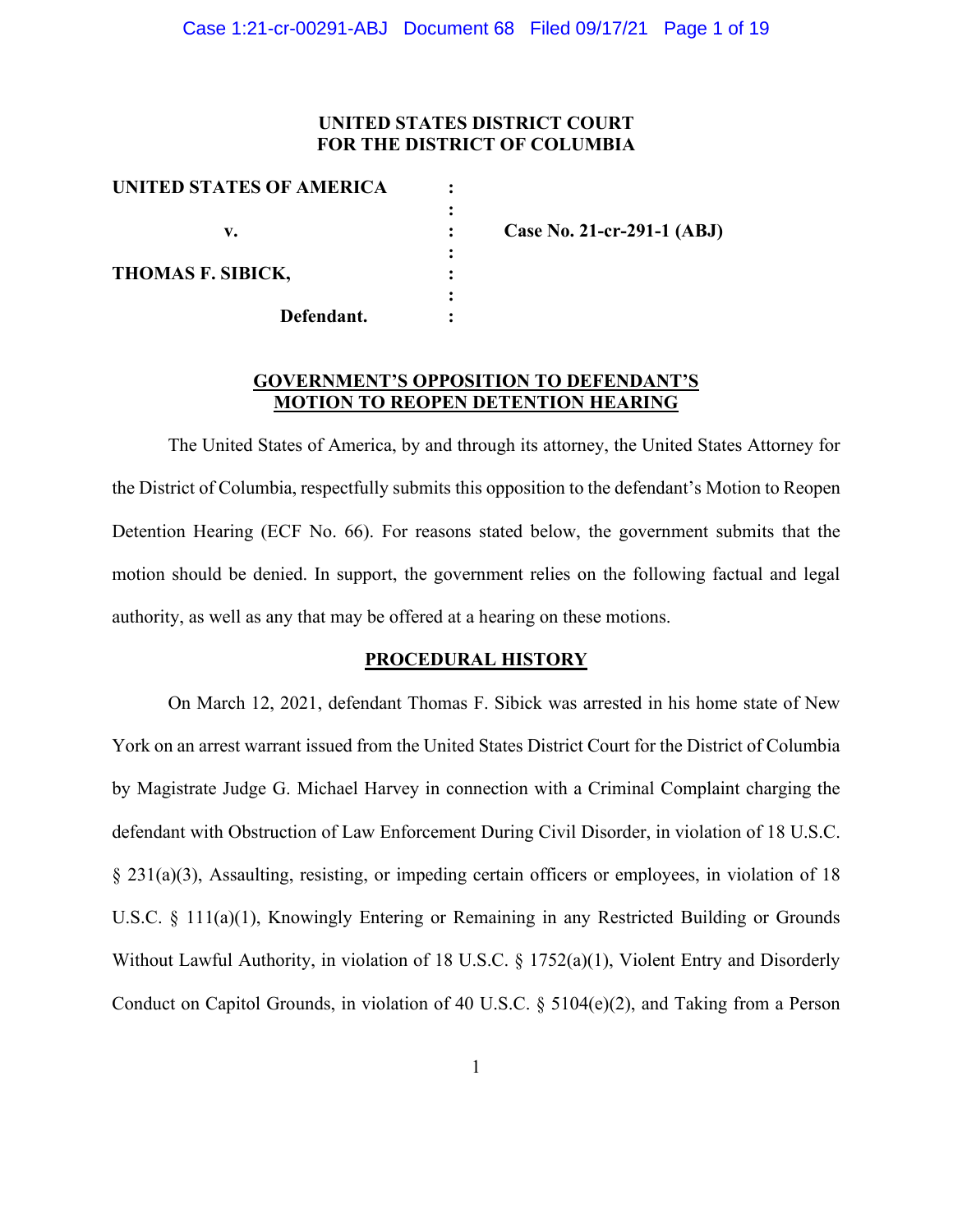#### Case 1:21-cr-00291-ABJ Document 68 Filed 09/17/21 Page 2 of 19

Anything of Value by Force and Violence or by Intimidation Within Special Maritime and Territorial Jurisdiction, in violation of 18 U.S.C. § 2111.

At his detention hearing in the Western District of New York on March 12, 2021, the government made a motion to detain Sibick without bond pending trial pursuant to 18 U.S.C. §  $3142(f)(1)(A)$ , which provides for detention in cases involving a crime of violence. In this case, 18 U.S.C. § 2111 constitutes a crime of violence. At the conclusion of the hearing, after hearing the government's proffer and response by the defense, Magistrate Judge H. Kenneth Schroeder, Jr. released Sibick to home conferment in his parents' home and ordered that the release be effectuated immediately. Magistrate Judge Schroeder denied the government's request for a stay, and Sibick was released within minutes of the Magistrate Judge's ruling.

The government filed an Emergency Appeal of the Release Order on the same day that Sibick was released (ECF No. 7). Chief Judge Beryl A. Howell ordered a remote Motion Hearing on March 16, 2021. The government filed a Memorandum in Support of Pretrial Detention (ECF No. 8), and the defense filed a Response (ECF No. 9). The government also shared two videos with the Court and defense counsel, an Instagram video Sibick posted (included here as Exhibit 1), and a clip from Officer M.F.'s body-worn camera, which was slowed down and annotated (included here as Exhibit 2). After the hearing, Chief Judge Howell reversed Magistrate Judge Schroeder's release order, ordering that Sibick be detained pending trial (ECF No. 12). Sibick appealed Chief Judge Howell's ruling (ECF No. 16). The Court of Appeals affirmed Chief Judge Howell's detention decision on May 21, 2021 (ECF No. 48).

On April 9, 2021, Sibick was indicted by a grand jury with one count of Obstruction of an Official Proceeding and Aiding and Abetting, in violation of Title 18, United States Code, Sections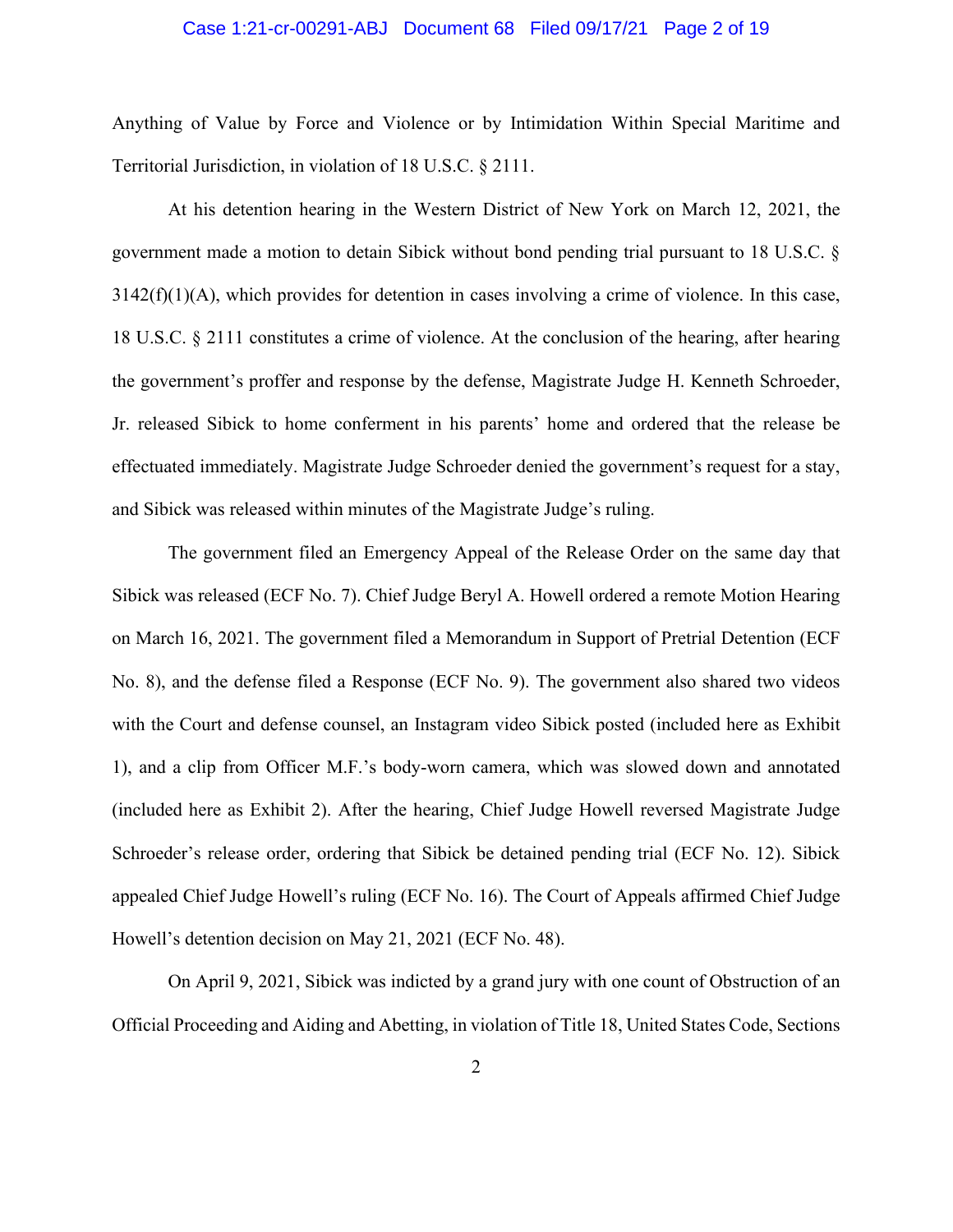#### Case 1:21-cr-00291-ABJ Document 68 Filed 09/17/21 Page 3 of 19

1512(c)(2) and 2; one count of Civil Disorder, in violation of Title 18, United States Code, Section 231(a)(3); one count of Assaulting, Resisting, or Impeding Certain Officers, in violation of Title 18, United States Code, Section 111(a)(1); one count of Robbery, in violation of Title 18, United States Code, Section 2111; one count of Entering and Remaining in a Restricted Building or Grounds, in violation of Title 18, United States Code, Section 1752(a)(1); one count of Disorderly and Disruptive Conduct in a Restricted Building or Grounds, in violation of Title 18, United States Code, Section 1752(a)(2); one count of Impeding Ingress and Egress in a Restricted Building or Grounds, in violation of Title 18, United States Code, Section 1752(a)(3); one count of Engaging in Physical Violence in a Restricted Building or Grounds, in violation of Title 18, United States Code, Section 1752(a)(4); and one count of Impeding Passage Through the Capitol Grounds or Buildings, in violation of Title 40, United States Code, Section 5104(e)(2)(E); and Act of Physical Violence in the Capitol Grounds or Buildings, in violation of Title 40, United States Code, Section 5104(e)(2)(F) (ECF No. 19).

On September 10, 2021, Sibick filed his Motion to Reopen Detention Hearing (ECF No. 66). The government now responds in opposition.

#### **LEGAL AUTHORITY**

A detention hearing may be reopened at any time before trial if the judicial officer finds that "information exists that was not known to the movant at the time of the hearing and that has a material bearing on the issue whether there are conditions of release that will reasonably assure the appearance of such person as required and the safety of any other person and the community." 18 U.S.C. § 3142(f)(2). However, the government is not required to "spell out in precise detail how the government will prove its case at trial, nor specify exactly what sources it will use." *United*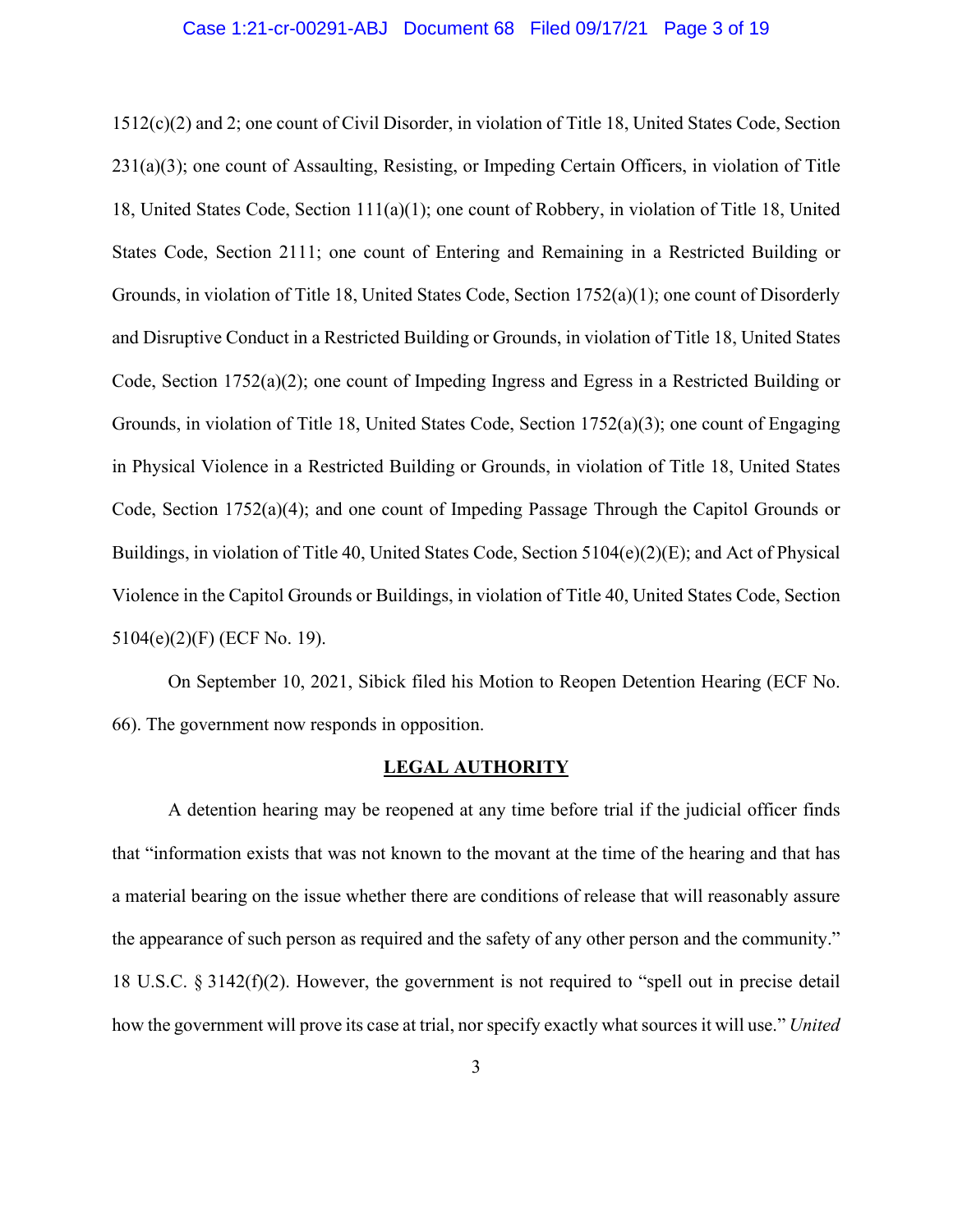#### Case 1:21-cr-00291-ABJ Document 68 Filed 09/17/21 Page 4 of 19

*States v. Martir*, 782 F.2d 1141, 1145 (2d Cir. 1986); *United States v. Williams*, 798 F. Supp. 34, 36 (D.D.C. 1992). Pursuant to 18 U.S.C. § 3145(b), "[i]f a person is ordered detained by a magistrate judge . . . the person may file, with the court having original jurisdiction over the offense, a motion for revocation or amendment of the order." 18 U.S.C. § 3145(b). District courts apply a *de novo* standard of review in evaluating a magistrate judge's detention decision. *See*, *United States v. Karni*, 298 F. Supp. 2d 129 (D.D.C. 2004).

There are four factors under Section  $3142(g)$  that the Court should analyze in determining whether to detain the defendant pending trial: (1) the nature and circumstances of the offense charged; (2) the weight of the evidence against the defendant; (3) his history and characteristics; and (4) the nature and seriousness of the danger to any person or the community that would be posed by his release. *See* 18 U.S.C. § 3142(g). A review and understanding of the facts and circumstances in this case require the Court to conclude that there is no condition or combination of conditions that would assure the safety of the community. *See* 18 U.S.C.  $\frac{5}{3}$  3142(e)(1).

#### **ARGUMENT**

The  $\S 3142(g)$  factors weigh in favor of detention, and the information the defense argues in its motion is not of the kind "that has a material bearing on the issue whether there are conditions of release that will reasonably assure the appearance of such person as required and the safety of any other person and the community." 18 U.S.C. § 3142(f). The defense's motion only provides information "not known to the movant at the time of the hearing." This information should not move the needle for this Court in determining whether detention is appropriate. Respectfully, the defendant's request for release should therefore be denied.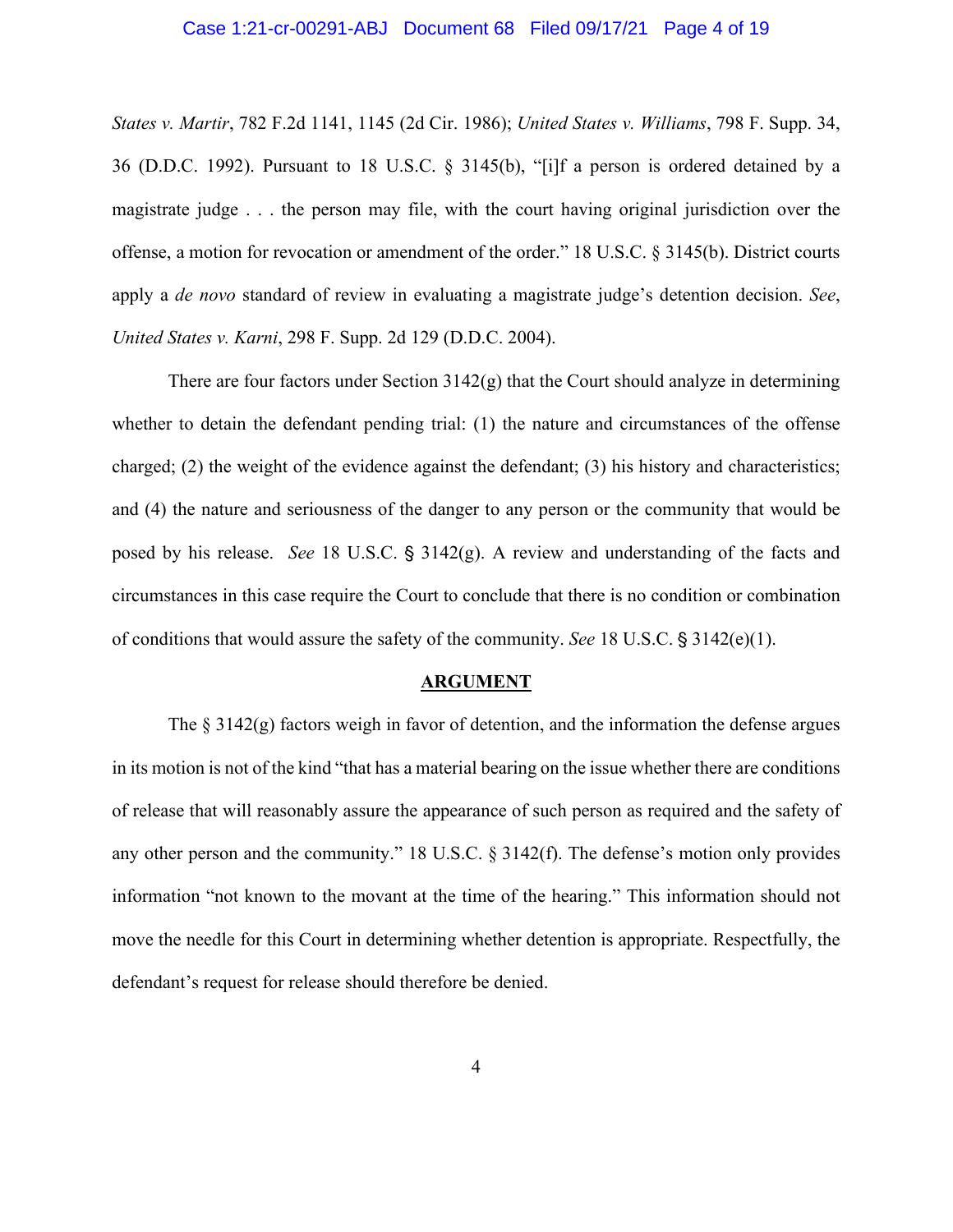### **I. The Bail Reform Act factors remain in favor of detention.**

#### A. Nature and Circumstances of the Offense

The first factor, the nature and circumstances of the offense charged, weighs in favor of continued detention. On January 6, 2021, Sibick joined a mob that overran the United States Capitol, preventing Congress from certifying the result of the presidential election until the earlymorning hours the following day. As the building was being overrun, Sibick posed for a picture with a trophy on the steps of the Capitol, a USCP riot shield. Shortly thereafter, Sibick participated in one of the worst assaults on the Capitol's police defenders that day. While an officer who had been dragged into the mob was beaten, tased, and threatened with death, Sibick stripped the officer of his badge and radio. Sibick took these trophies home to Buffalo, New York, where he buried the badge in his backyard. He then repeatedly lied to the FBI about his actions, changing his story multiple times when confronted with his deceptions. Although Sibick eventually returned the officer's badge to the FBI, it remains unclear which, if any, of his conflicting accounts regarding the radio's whereabouts is accurate.

#### **1. Sibick's attempts to breach the Capitol.**

Sibick enthusiastically participated in the effort to breach the Capitol. He posted a video on Instagram showing him in the mob near the inauguration ceremony stage of the lower west terrace (Exhibit 1). The video pans the crowd with the caption, "Wildest experience of my life!!" Sibick filmed himself screaming, "Just got tear-gassed, but we're going, baby, we're going! We're pushing forward now!" He also posted a photo to Facebook showing him holding and pointing to a U.S. Capitol Police (USCP) riot shield.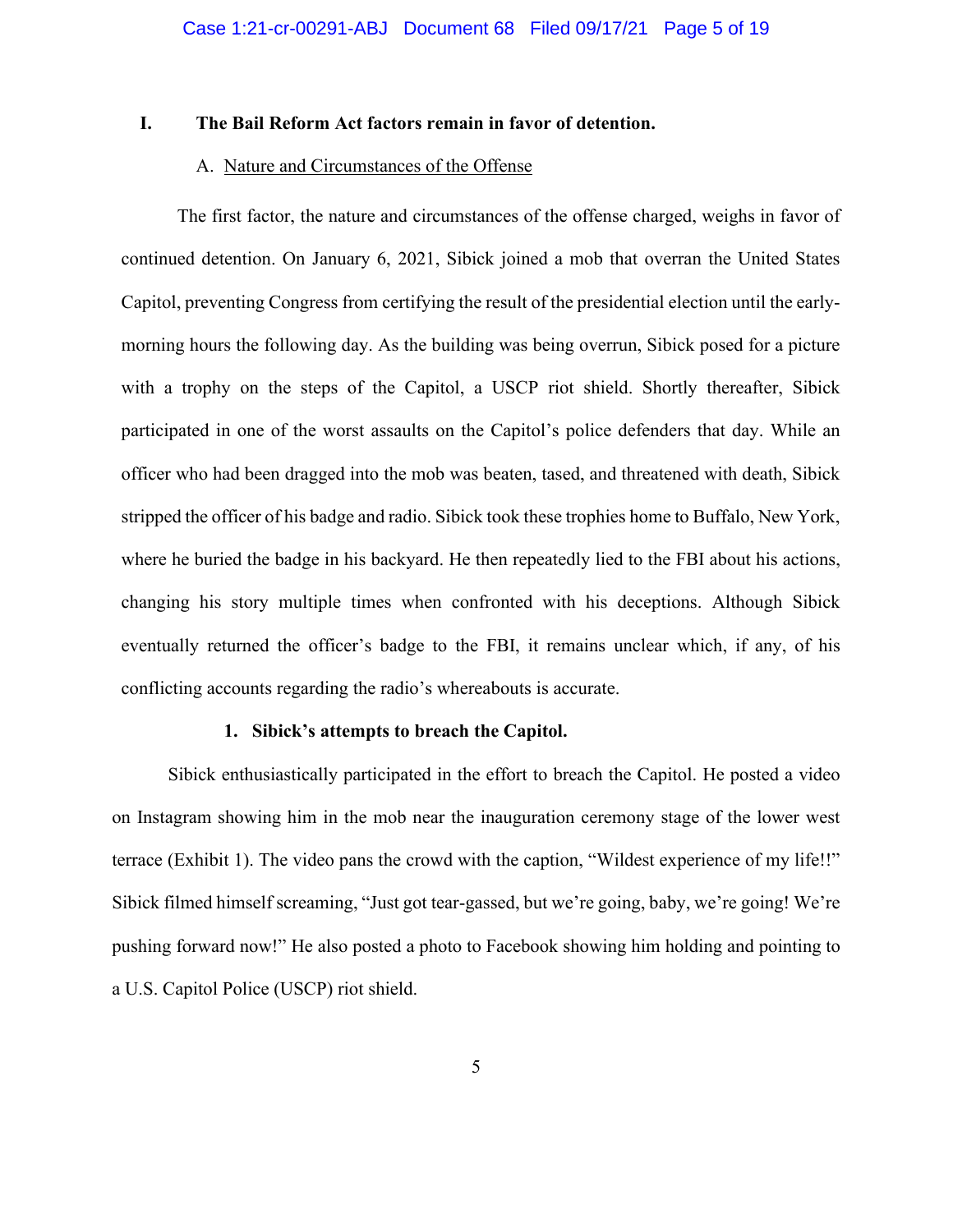#### Case 1:21-cr-00291-ABJ Document 68 Filed 09/17/21 Page 6 of 19

Surveillance video shows Sibick trying to enter the Capitol through a tunnel on the lower west terrace. USCP and Metropolitan Police Department (MPD) officers, including Officer M.F., blocked a doorway inside the tunnel to prevent the mob from entering the building. At 3:08 p.m., Sibick entered the tunnel, moved towards the police line until he was no longer visible on camera, then turned around and left at 3:11 p.m. A video posted to YouTube shows Sibick exiting the tunnel, being thanked for "his service" by another rioter, and responding, "Let's go. Let me just get refreshed."

#### **2. The Assault and Robbery of Officer M.F.**

At approximately 3:18 p.m., a group of USCP and MPD officers were able to clear the tunnel of rioters following a nearly forty-minute struggle. As the civilians were ejected from the archway, a rioter took advantage of the chaos and pulled Officer M.F. into the mob, where rioters beat, tased, and robbed him in one of the day's most severe attacks on law enforcement.

As shown below in screenshots from Officer M.F.'s body-worn camera, Sibick participated in the assault on this officer. At 3:19 p.m., while the officer fought for his life against the mob, Sibick forcibly ripped off Officer M.F.'s badge and radio, both of which were securely fixed to the officer's tactical vest.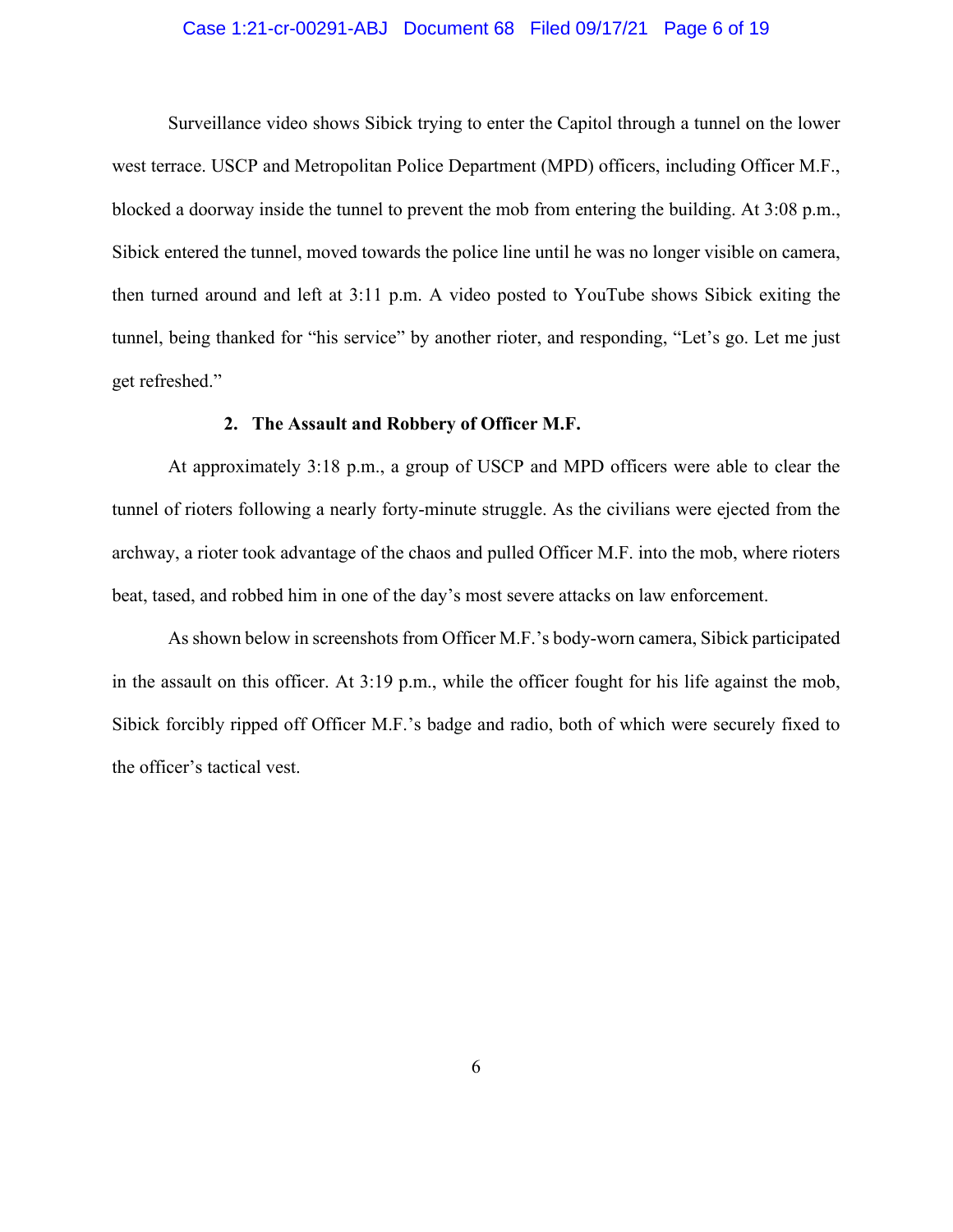



Another rioter tried to remove Officer M.F.'s service weapon from its fixed holster while yelling that he was going to take the officer's gun and kill him. At 3:20 p.m., however, other individuals in the crowd intervened and surrounded Officer M.F. to protect him from his attackers.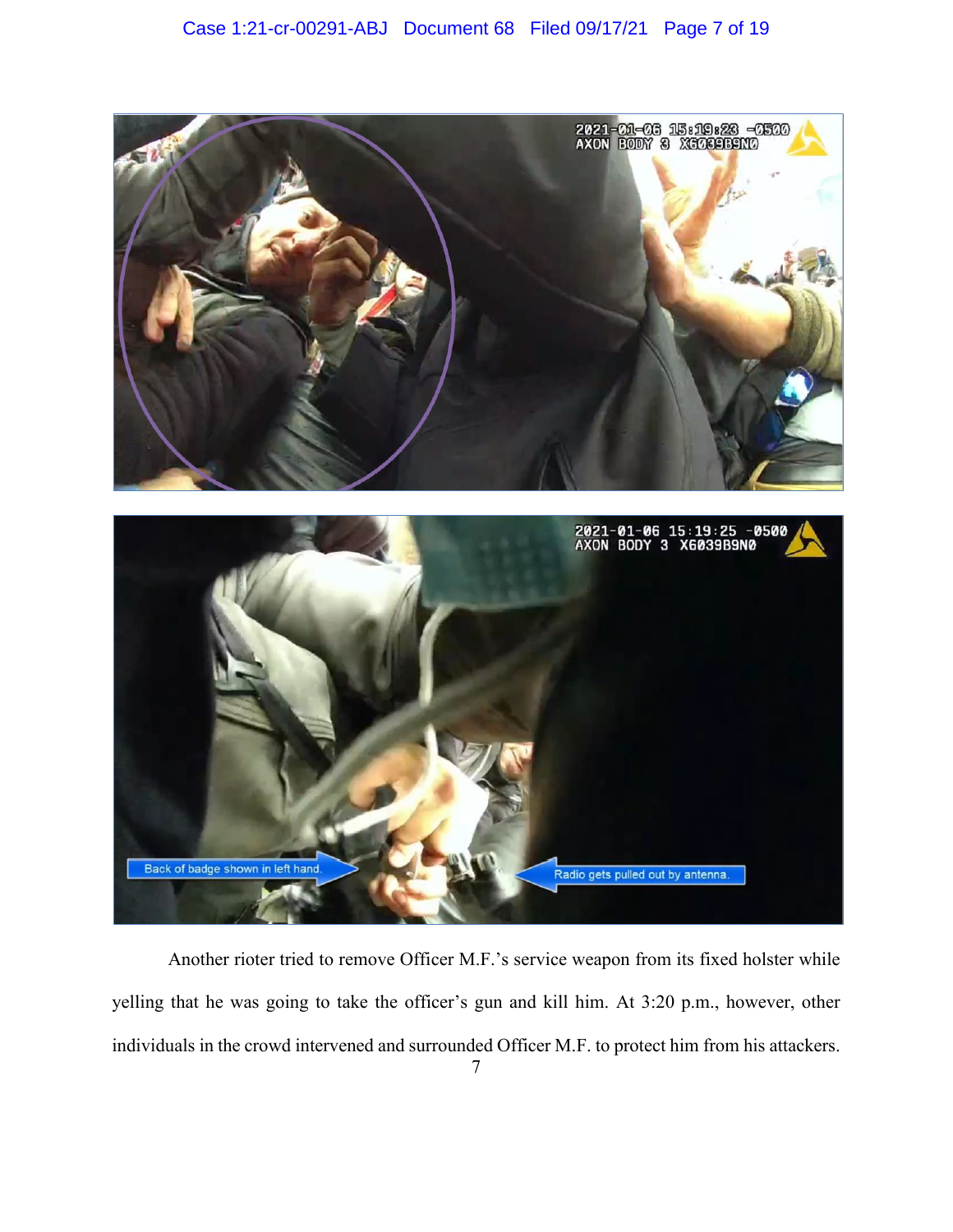#### Case 1:21-cr-00291-ABJ Document 68 Filed 09/17/21 Page 8 of 19

These "protectors" created a ring around officer M.F. to deflect hostile members of the crowd while escorting the officer back to the safety of police line at the top of the stairs. It is notable that Sibick, in contrast to these "protectors," was focused on grabbing at the officer, pulling in the opposite direction of the police line with enough force to tear Officer M.F.'s badge from his uniform and take his radio, which was securely attached to his tactical vest. At approximately 3:21 p.m., the officer collapsed unconscious. He was hospitalized for his injuries including a likely concussion, injuries from the taser, and for monitoring of his cardiac activity.

#### **3. Sibick lies repeatedly to the FBI.**

On January 7, 2021, Sibick posted an Instagram video in which he stated that he was

very worried for America. Our system is broken. Our parties are divided. The people need to heal. What happened yesterday was a disgrace; an innocent life was lost. But the people are mad and the people have spoken. The violence is no different than the protests that we saw all summer long....

(Exhibit 1).

Alerted to Sibick's post, the FBI conducted an initial interview with Sibick on January 27, 2021. At the time, agents did not know that Sibick had participated in the attack on Officer M.F. Sibick told the agents that he saw members of the mob attack an officer and try to get his gun. Sibick claimed that he tried to reach the officer and pull him away but was unable to do so – fearing for his own life and the officer's – and that he decided to leave. On February 2, Sibick called an agent to tell him he planned to e-mail more information about the assault of the police officer that he witnessed. When asked about his previous account, Sibick said that he did not have anything different to add, that his previous account was accurate, and again falsely claimed that he had not participated in the assault on the officer in any way.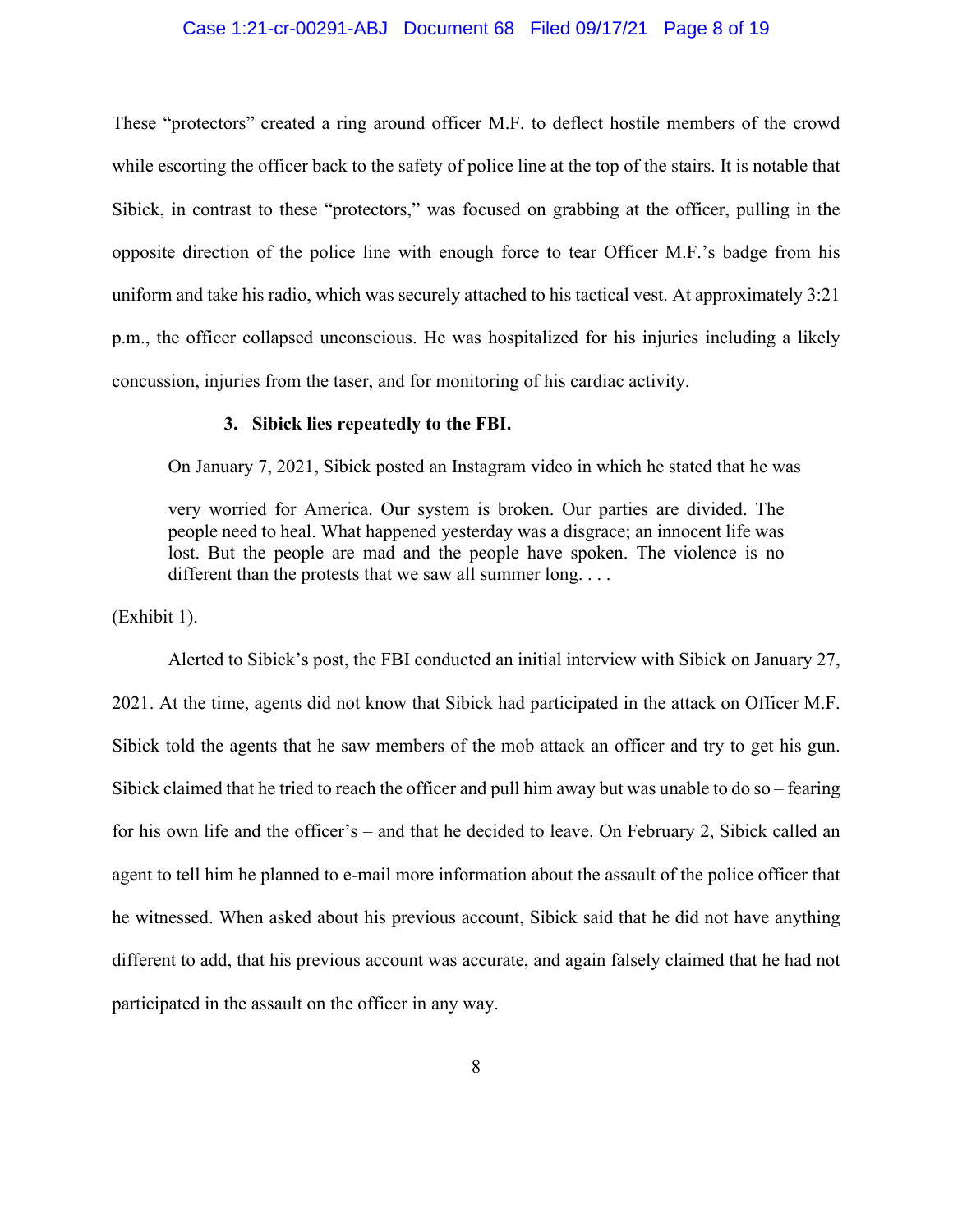#### Case 1:21-cr-00291-ABJ Document 68 Filed 09/17/21 Page 9 of 19

On February 23, 2021, the FBI reinterviewed Sibick after agents watched Officer M.F.'s body-worn camera video and saw clear evidence that Sibick had stolen the officer's badge and radio. Although he initially failed again to mention his possession of these items, after being shown screenshots, Sibick admitted that he grabbed the officer's badge and radio, but claimed that he had reached in to try to help the officer. Sibick also stated that he pressed the radio's emergency button to summon help. During the interview, when asked what he did with the badge and radio, Sibick changed his story three times. After first stating that he dropped the badge and radio immediately and left, he then told agents that he carried the items away but dropped them in the trash on Constitution Avenue. Next, explaining he needed to "recant" that statement, Sibick admitted he brought the badge and radio home to Buffalo, then claimed that he had intended to turn the items over to the FBI – but got cold feet and threw them in a dumpster. On February 24, Sibick told agents that the dumpster was behind the Lenox Hotel in Buffalo. Two days later, however, after an agent told Sibick that the FBI planned to check the hotel's cameras, Sibick admitted that he had buried the badge in his backyard. Sibick gave the agent a bag containing Officer M.F.'s badge covered in mud.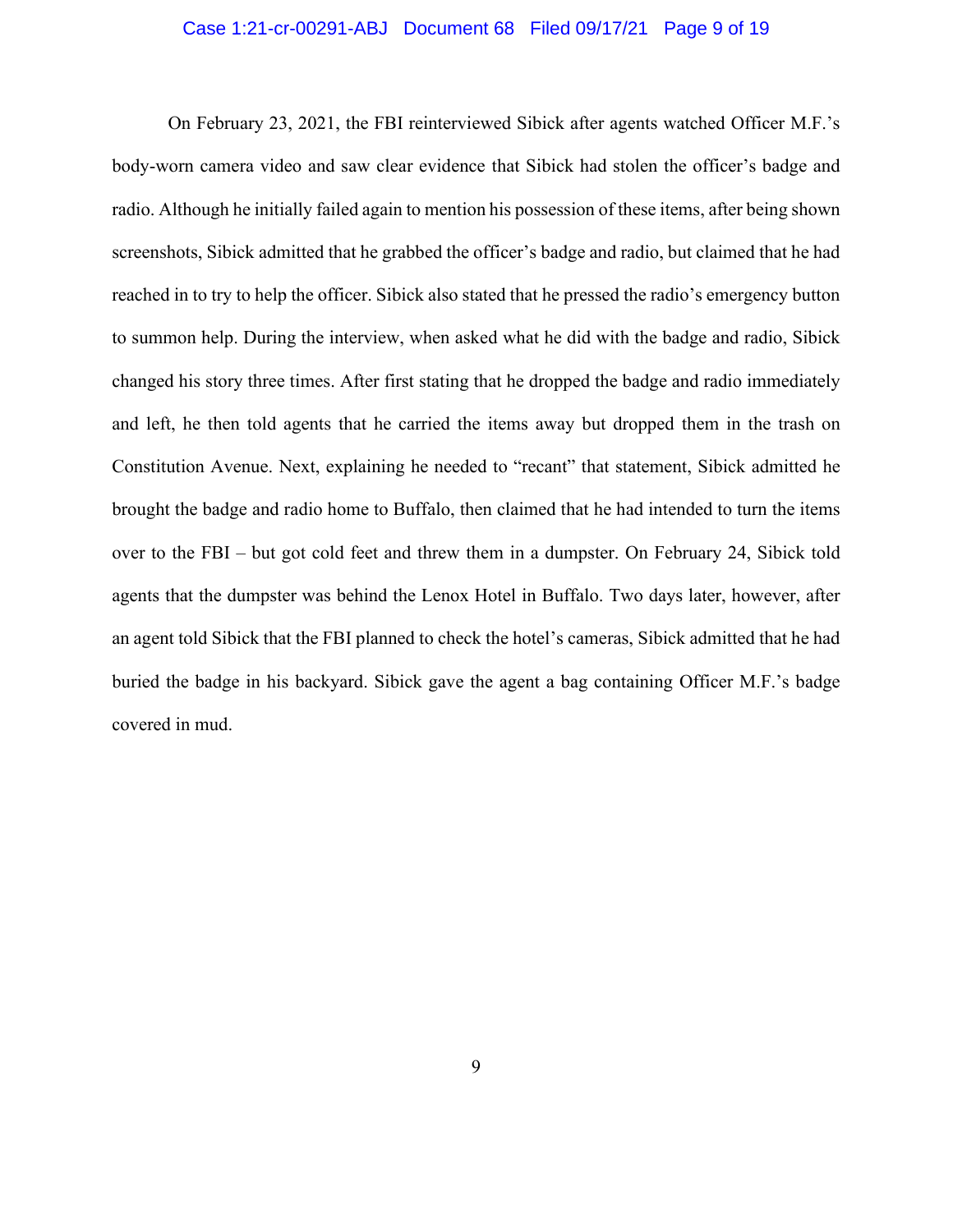

Despite Sibick having provided four separate stories to the FBI concerning what happened to Officer M.F.'s badge and radio, the radio has not been recovered. As for Sibick's claim that he had tried to summon help for the officer, MPD determined that the radio's emergency button was pressed at 3:37 p.m. – approximately 16 minutes after others had already escorted Officer M.F. back to the safety of the police line.

### B. Weight of the Evidence

The second factor to be considered, the weight of the evidence, also weighs in favor of continued detention. The evidence against Sibick is strong and compelling. Multiple videos track Sibick's actions that day, including a body-worn camera video of Sibick robbing Officer M.F. of his badge and radio, and the video that the defense now brings to the attention of the Court. Sibick's claims that he was trying to help the officer are unsubstantiated by the evidence. Rather, the evidence shows that Sibick proudly and eagerly participated in a violent riot, including taking a photograph with a USCP riot shield, forcibly robbing an officer who was in the midst of carrying out his duty to protect the Capitol, and then concealing the evidence of his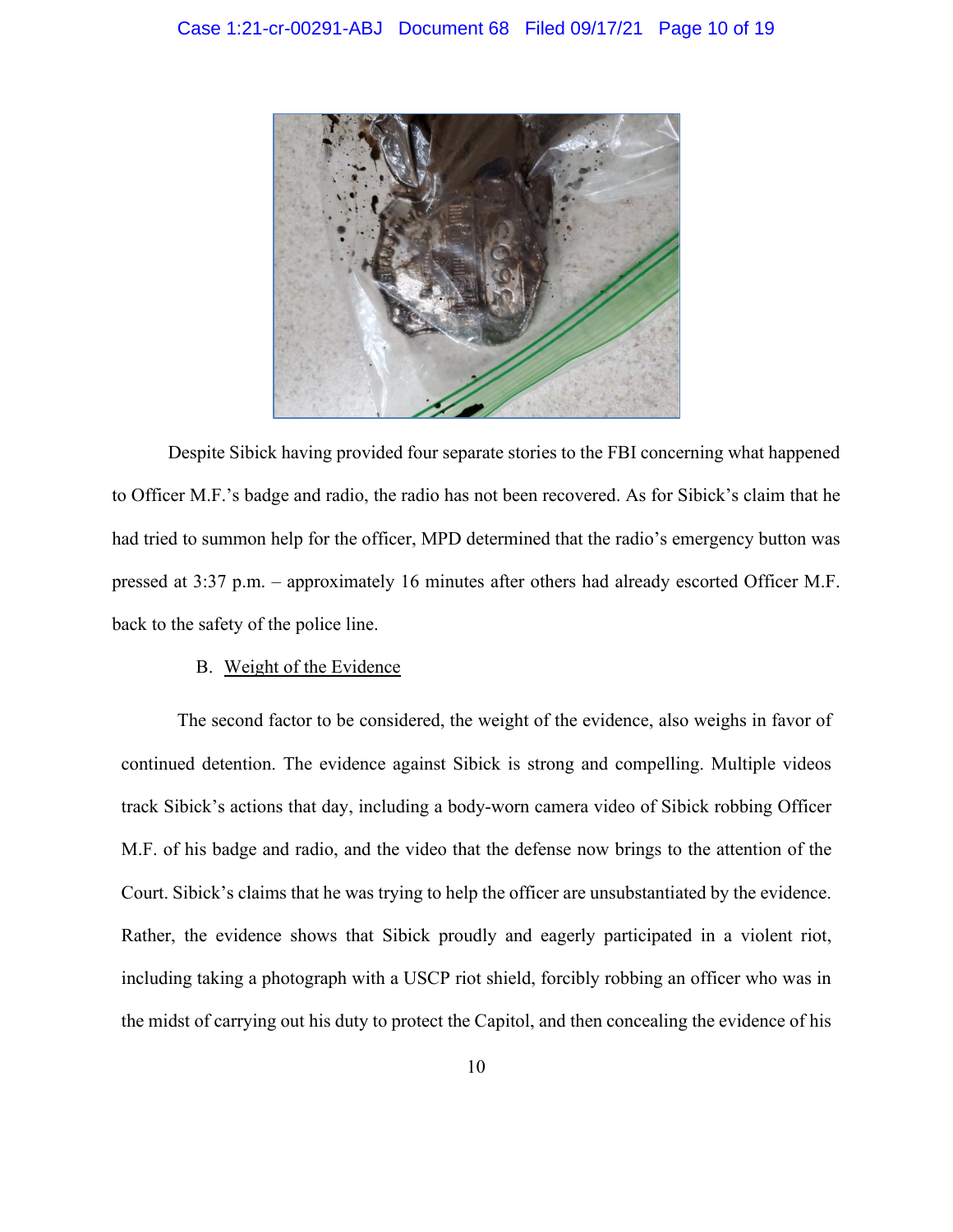crimes by repeatedly lying and burying the officer's badge in his backyard.

Sibick argues that the defense's review of a video that was disclosed after the detention hearing "undermines the narrative the government has been advancing since the beginning of this case." (Def.'s Mot. Reopen Detention Hr'g, ECF No. 66 at p.16). The video, however, is consistent with the government's recitation of the facts of this case, and consistent with the body-worn camera clip provided at the detention hearing. The government believes it has deduced which video the defense is referencing from its description and is providing a shortened clip from the video attached hereto as Exhibit  $3<sup>1</sup>$ 

Exhibit 3 is consistent with Sibick intentionally assaulting and robbing Officer M.F. of his badge and police radio. The video, which depicts the attack on the officer from a vantage point above the crowd, shows Sibick purposely moving toward Officer M.F. while the mob was attacking him. For a moment before Sibick reaches toward the officer, Officer M.F.'s body is

<sup>&</sup>lt;sup>1</sup> The original video, along with longer versions of the video that show a wider angle, were provided to the defense via USAfx on May 14, 2021 (Notice of Disc., ECF No. 54 at p. 2).

The defense indicates that the video "was apparently uploaded to the USAfx portal on August 12, 2021." (ECF No. 66 at p.16). USAfx provides time stamps indicating when an item was last uploaded. The video in question was first uploaded on May 14, 2021, as indicated in the government's discovery letter (ECF No 54 at p. 2). However, USAfx automatically removes items after 60 days. The government flagged this auto-deletion mechanism in an email when providing a discovery letter to the defense on May 14, 2021.

As a result of the auto-deletion process, the items uploaded in May were no longer in the USAfx folder by August 3, 2021, when co-defendant Kyle Young obtained a new attorney (ECF No. 62). In order to ensure that the new attorney had access to all materials that were previously disclosed, the government re-uploaded materials that USAfx had automatically removed from the file. Thus, the current time stamp in the USAfx folder indicates that the video was last uploaded on August 12, 2021. It will remain in that location and available for the defense to view and download until early October, when it will again be auto-deleted.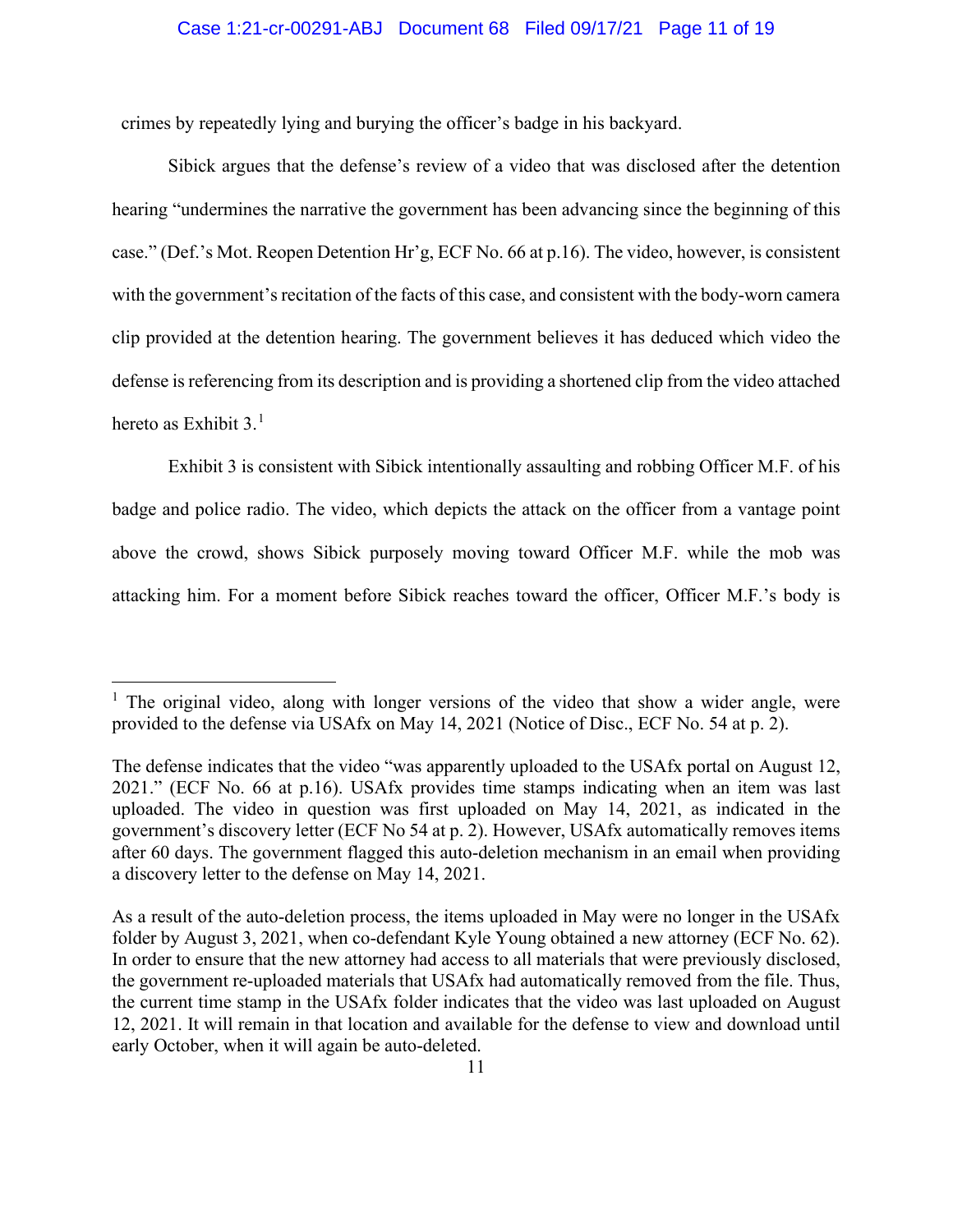## Case 1:21-cr-00291-ABJ Document 68 Filed 09/17/21 Page 12 of 19

turned toward Sibick such that his upper torso would have visible to Sibick, including the officer's badge, as shown in the screenshot below.



The video shows Sibick reaching toward the officer such that they were in close proximity for at least a couple seconds, although the angle of the video does not show Sibick taking the badge and radio. That Sibick striped Officer M.F. of his badge and radio over the course of approximately two seconds in the middle of a chaotic attack is not new information. The time stamp on the annotated clip of the officer's body-worn camera, which the government provided to the Court and defense counsel in advance of the detention hearing, shows that Sibick took Officer M.F.'s badge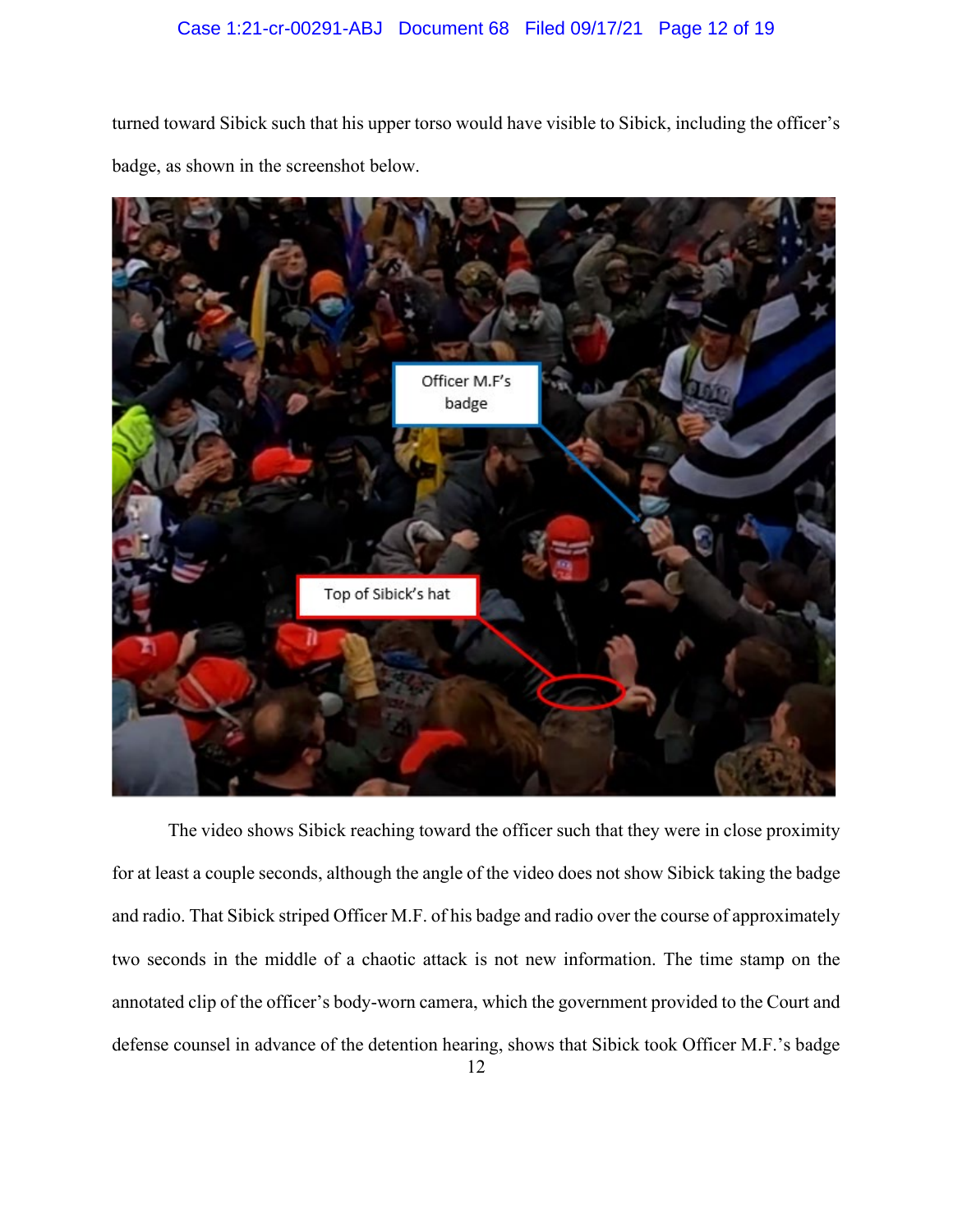#### Case 1:21-cr-00291-ABJ Document 68 Filed 09/17/21 Page 13 of 19

in his left hand at 15:19:24 and then took the radio in his right hand at 15:19:25. Those two seconds were slowed down and annotated in Exhibit 2. The body-worn camera clearly shows that Sibick had to reach past a chaotic fray of other people to take the items. The jostling of the crowd, and the possibility that gravity assisted in Sibick's ability to rip off the badge and radio so quickly does not undermine his conduct, which must be viewed in the context of his overall actions that day.

That day, Sibick posed with a riot shield, holding it like a trophy, and filmed himself in the crush of the crowd in the same area where he robbed Officer M.F. screaming, "We're pushing forward now!" After pushing into the tunnel in an effort to gain entry to the Capitol, Sibick told a bystander that he would "go" after he got "refreshed." Mere minutes later, he reached toward Officer M.F. while the officer was being attacked by other members of the crowd. Rather than making efforts to ward off the officer's attackers, like those who actually did help the officer and escort him to safety, Sibick joined in the attack by reaching past others and ripping off the officer's badge and radio. Then, rather than dropping or immediately returning the items to law enforcement, Sibick kept the evidence and took the items home with him to New York.<sup>2</sup> Fearful of being caught and held accountable for what he did, Sibick disposed of the radio and buried the badge in his backyard, unearthing it only when presented with the possibility that his lies about what happened to the badge could be disputed by surveillance video. In this context, Sibick's actions toward Officer M.F. were not those a good Samaritan, but part of a pattern of unlawful

 $2^2$  A longer version of the video defense references, which was disclosed at the same time as the 1minute clip, shows that after Sibick was pushed back from the officer, he continued to move into the crowd and appears to be watching what happens from a distance, as Officer M.F. is eventually surrounded by other members of the crowd who escort him back to the police line. The badge and radio are not visible in Sibick's hands as he adjusts his hat and points and yells toward the area where the officer was being escorted to safety.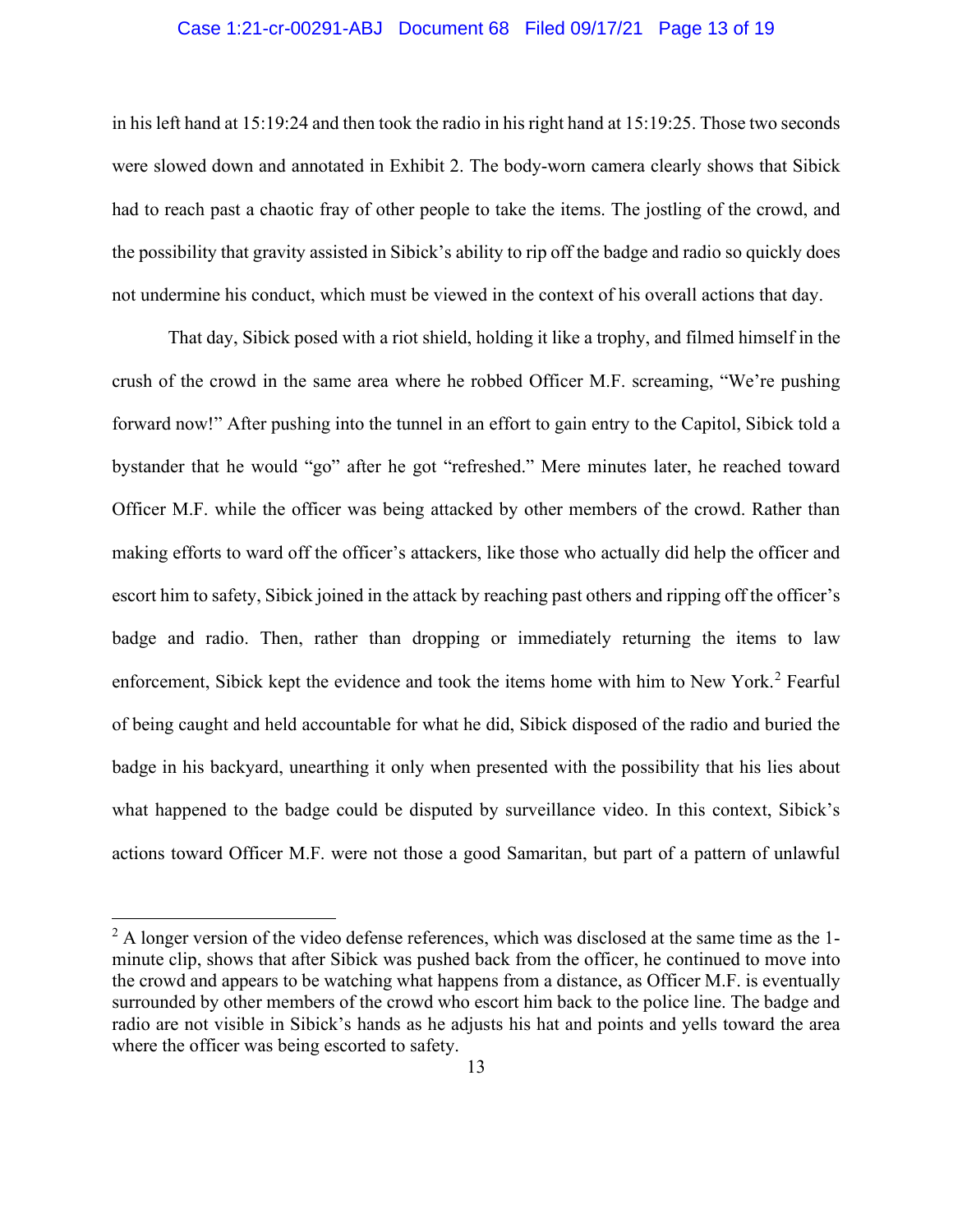#### Case 1:21-cr-00291-ABJ Document 68 Filed 09/17/21 Page 14 of 19

behavior. The weight of the evidence is strong, and thus, this factor remains the same under the Bail Reform Act analysis.

#### C. History and Characteristics

The third factor, the history and characteristics of the person, similarly weighs in favor of continued detention. Sibick's criminal history contains six prior convictions, including an arrest for second degree aggravated harassment in New York in 2010, which was pled to disorderly conduct, and a conviction for failure to stop or respond for a police command in Utah in 2015, which also included a dismissed charge for carrying a concealed loaded firearm.

Although Sibick voluntarily met with the FBI on multiple occasions, he also repeatedly lied to law enforcement about what happened to the badge and radio he stole, and only told the truth about what happened to the badge when threatened with the possibility that his lie would be discovered. His post-assault behavior thus lacked meaningful remorse, and in fact, showcased his intent to continue to obstruct and conceal evidence if he believed he could get away with it. While the government recognizes that Sibick voluntarily surrendered himself for arrest, as Chief Judge Howell noted, "turning himself in does little to erase the defendant's egregious conduct on January  $6<sup>th</sup>$  or the dissembling that he engaged in with law enforcement . . . ." Tr. Of March 16, 2021 hearing, at 47-48; *see also United States v. William Chrestman*, 21-mj-218-ZMF (BAH), at \*29 (D.D.C. February 26, 2021) (the fact that the defendant "did not flee or evade arrest does little to mitigate the heavy weight of the other factors favoring detention"). Similarly, the fact that Sibick has received favorable reviews on his work performance evaluations while in jail does not outweigh his prior conduct. Indeed, as the D.C. Circuit held, Sibick's "multiple and repeated lies and misrepresentations to investigators about his conduct undermine his credibility and erode trust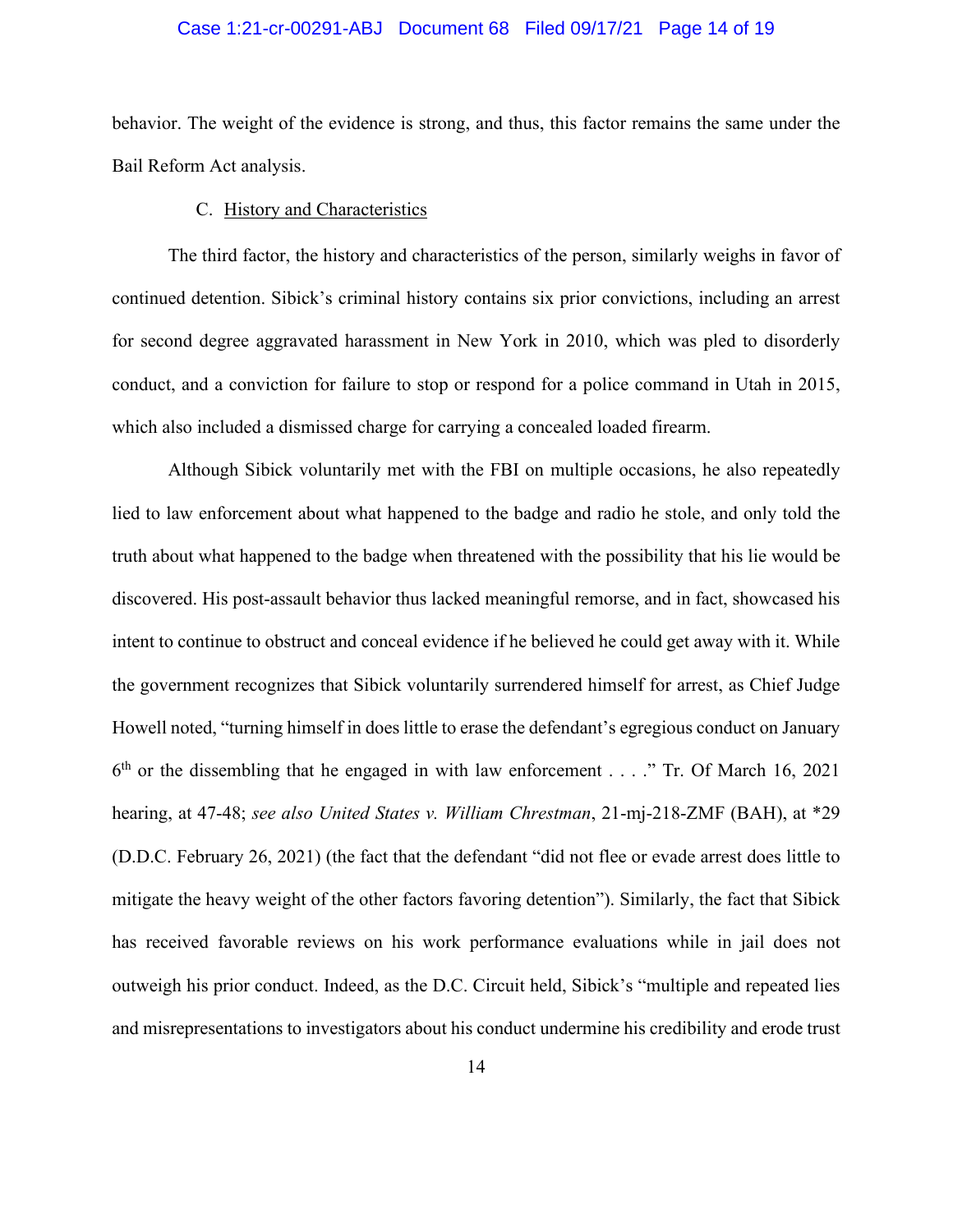#### Case 1:21-cr-00291-ABJ Document 68 Filed 09/17/21 Page 15 of 19

that he will comply with conditions of release." *United States v. Thomas Sibick*, No.21-3015, at \*2 (D.C. Cir. 2021).

#### D. Danger to the Community

The fourth factor, the nature and seriousness of the danger to any person or the community posed by the defendant's release, also weighs in favor of detention. Sibick is charged with violent and assaultive conduct. As Chief Judge Howell noted, stealing Officer M.F's lifeline to call for safety "is just not acceptable; it's lawless behavior that is . . . a danger then, now and in the future." Tr. at 35. Chief Judge Howell also pointed to Sibick's statements in the video he posted on January 7, 2021, which, "shows a lack of remorse regarding his actions the previous day, stating that 'the people are mad' and that 'the people had spoken.' Defendant further stated that 'what happened yesterday is a disgrace,' which, in context, appears to refer to the lack of success of the riots the previous day." (Order of Detention Pending Trial, ECF No. 12 at 3).

The weight of the factors all individually favor detention. Given the above assessment of all four relevant factors, there are no conditions or combinations of conditions that can effectively ensure the safety of any other person and the community. This is especially so when the defendant's continued obstruction occurred not just at the Capitol but in the confines of his home and back yard where he buried Officer M.F.'s badge.

#### **CONCLUSION**

The government respectfully requests that this Court deny the defendant's motion.

Respectfully submitted, CHANNING D. PHILLIPS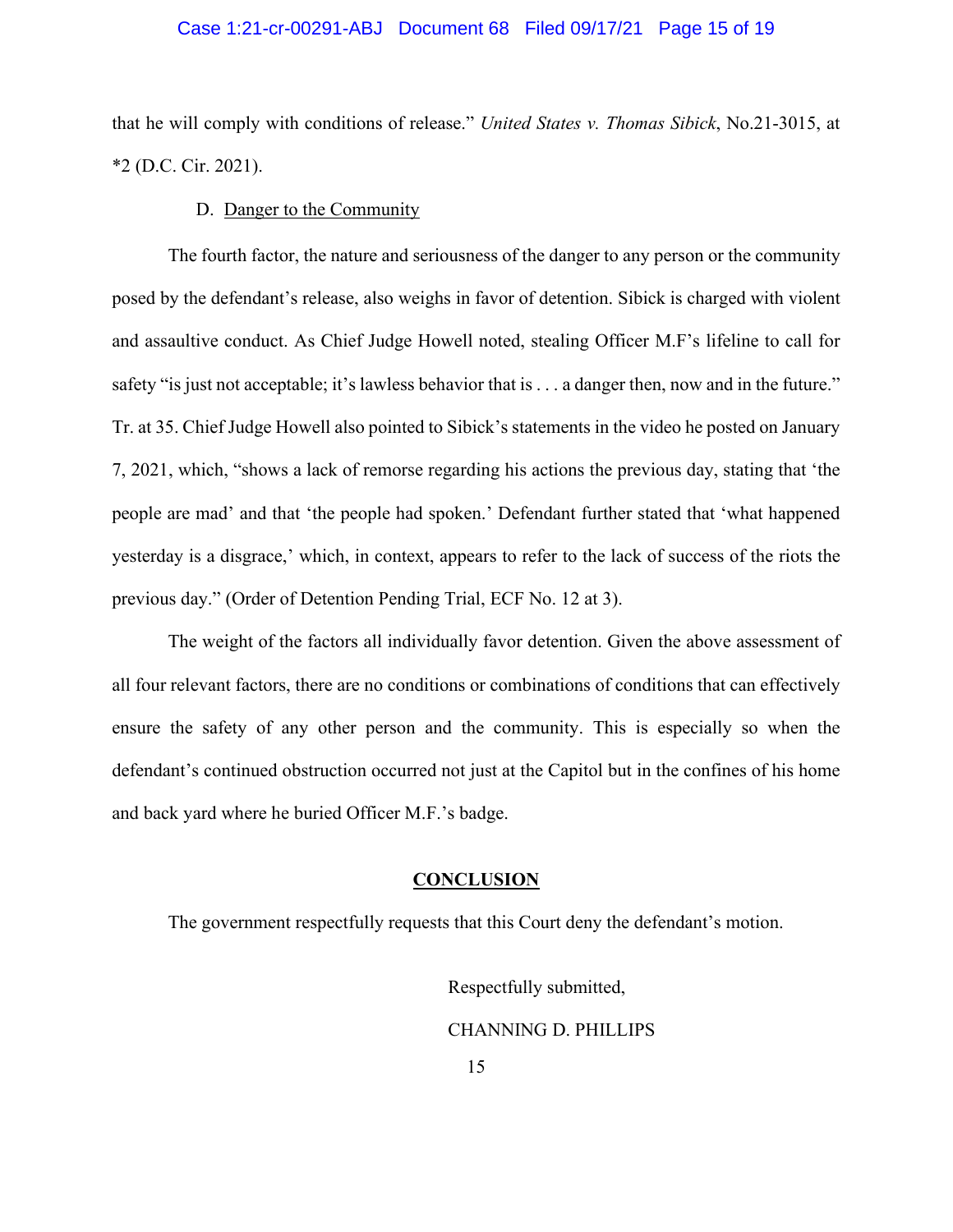Acting United States Attorney DC Bar No. 415793

By: /s/ *Cara A. Gardner* Cara A. Gardner Assistant United States Attorney D.C. Bar 1003793 U.S. Attorney's Office 555 4th Street, N.W. Washington, D.C. 20530 202-252-7009 Cara.Gardner@usdoj.gov

> */s/Tara Ravindra*  Tara Ravindra Assistant United States Attorney D.C. Bar No. 1030622 555 4th Street, N.W. Washington, D.C. (202) 252-7672 Tara.Ravindra@usdoj.gov

## **CERTIFICATE OF SERVICE**

I HEREBY CERTIFY that on September 17, 2021, I served a copy of this pleading on defendant's counsel through the Court's electronic filing system.

*/s/ Cara A. Gardner* 

Cara A. Gardner Assistant United States Attorney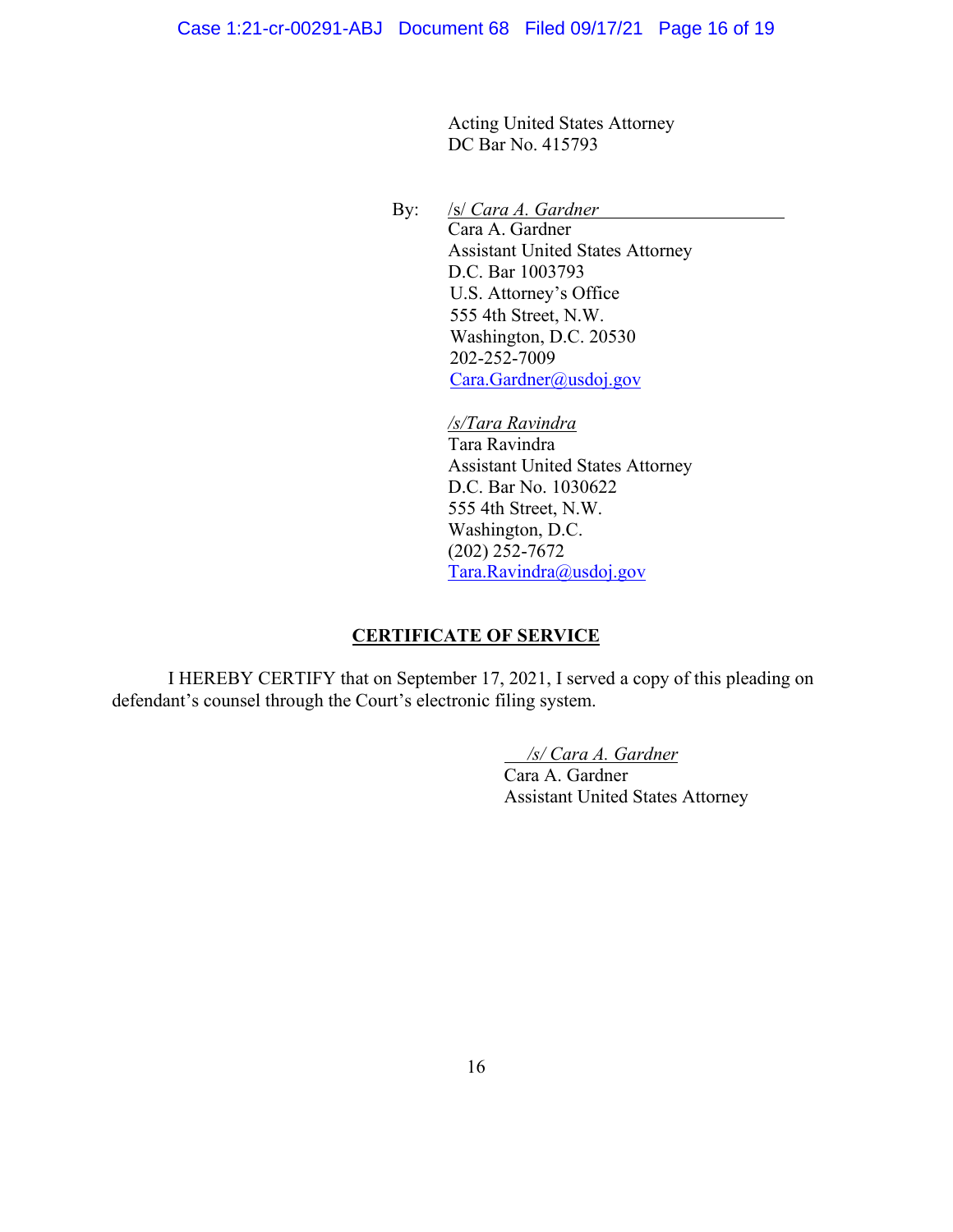# **EXHIBIT 1**

(Government will provide to Court and Counsel via email)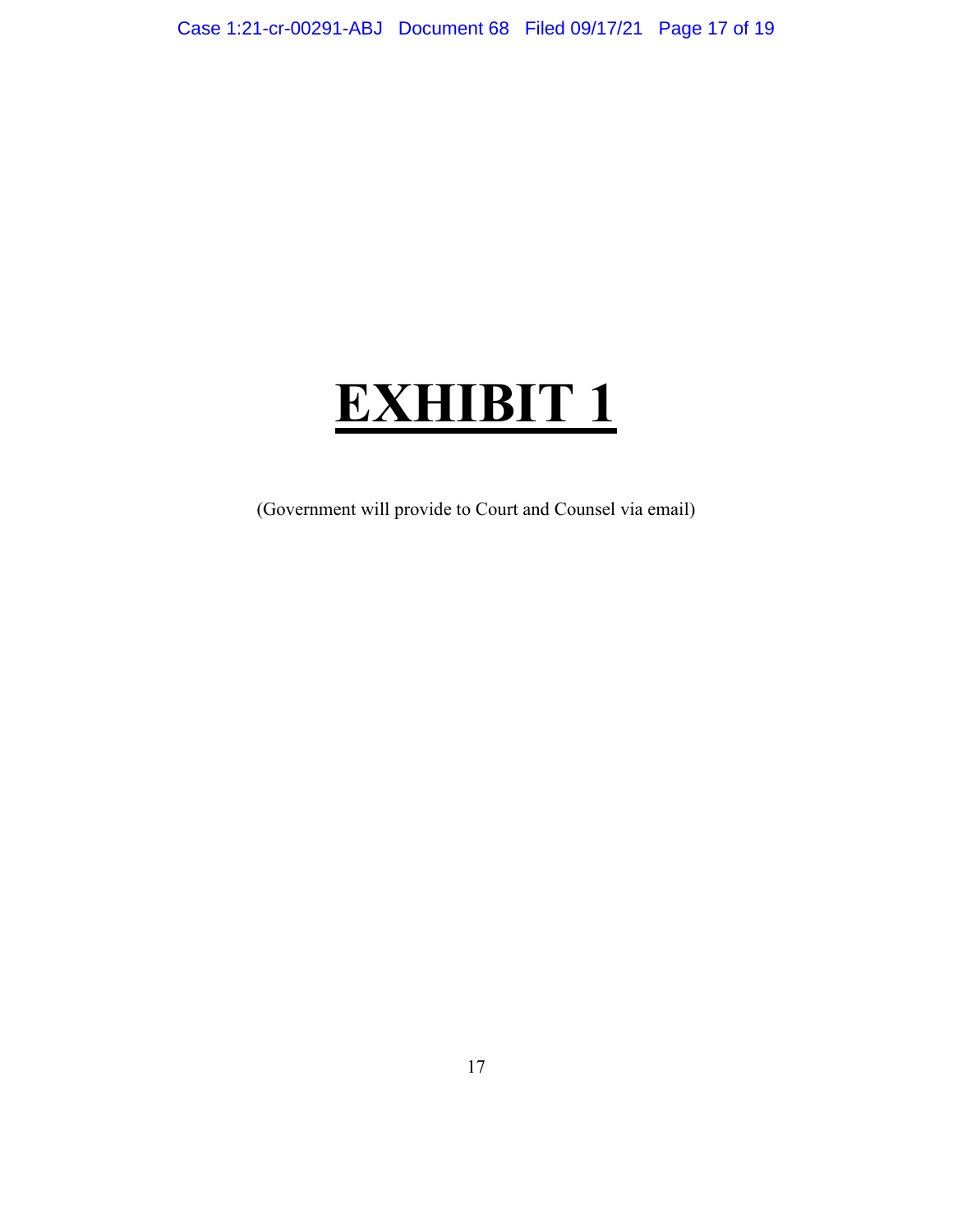# **EXHIBIT 2**

(Government will provide to Court and Counsel via email)